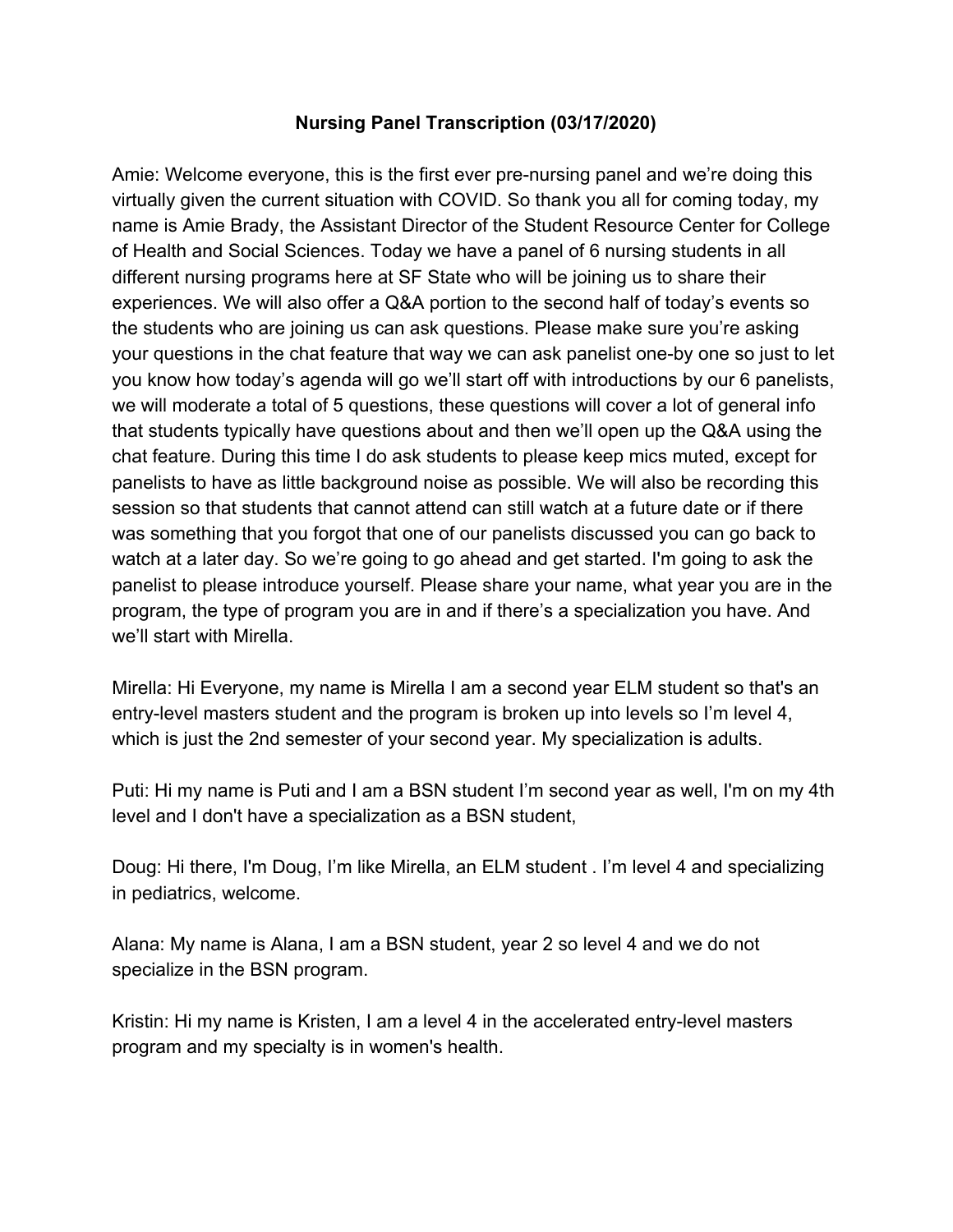Kaitlin: My name is Kaitlin Duggan, I am also in the ELM program, entry level master's, and I am year 2 so level 4 and my focus is pediatrics.

Amie: Thank you everyone for sharing that I think personally for myself I don't have a clear understanding of what these levels means would one of you be willing to share what these levels mean so students are aware?

Kaitlin: : I can. So Levels are just the semester you are in. So your very first semester you're in level one, the next semester will now be level 2 and so on. So the BSN program has 4 levels total because it is 2 years long, so two semesters. And then the entry level masters Accelerated one ,because they go over summer, they are also only 2 years but they just do an extra semester in the summer and then the non-accelerated one is over 3 years.

Jessica: Can you guys tell us about your educational path and motivation to pursue your nursing degree. Like did you major in something else before? Did you attend other colleges/universities and what really interested you in pursuing your nursing degree?

Mirella: So in undergrad, I majored in public health and I knew that I liked health related stuff so I did public health and I actually ended up getting into the workforce for that, I started doing some program development, some grant writing. About 2 years into working, I knew that I wasn't really fulfilled in my job and I really wanted something that I could work directly with patients and so my motivation for going into nursing was that it combines my interest in health and education but also allowed me to work directly with patients (inaudible) and they really place an emphasis on the overarching overall patient care and health education is really big in nursing.

Puti: In terms of educational path, I went straight to SFSU after graduating from highschool so I enter SFSU as a pre nursing major and it took me 3 years to finish all the prereqs classes and complete all the requirements like TEAS test and volunteer stuff so I applied to nursing school by the end of my junior year in college and I got in so this is my 5th year in college. My motivation is that since I was little, I like to take care of people, like I'm the oldest sibling in my family. I know that nursing is very fulfilling and rewarding. I just want to work at a job that can really leave an impact on people, like on my patients' life.

Doug: Hey everybody it's Doug. I originally graduated in business administration a while back, several years ago. My motivation for going into it. I was in business in the past, i really didn't have a passion for going to work, then I ended up becoming an EMT,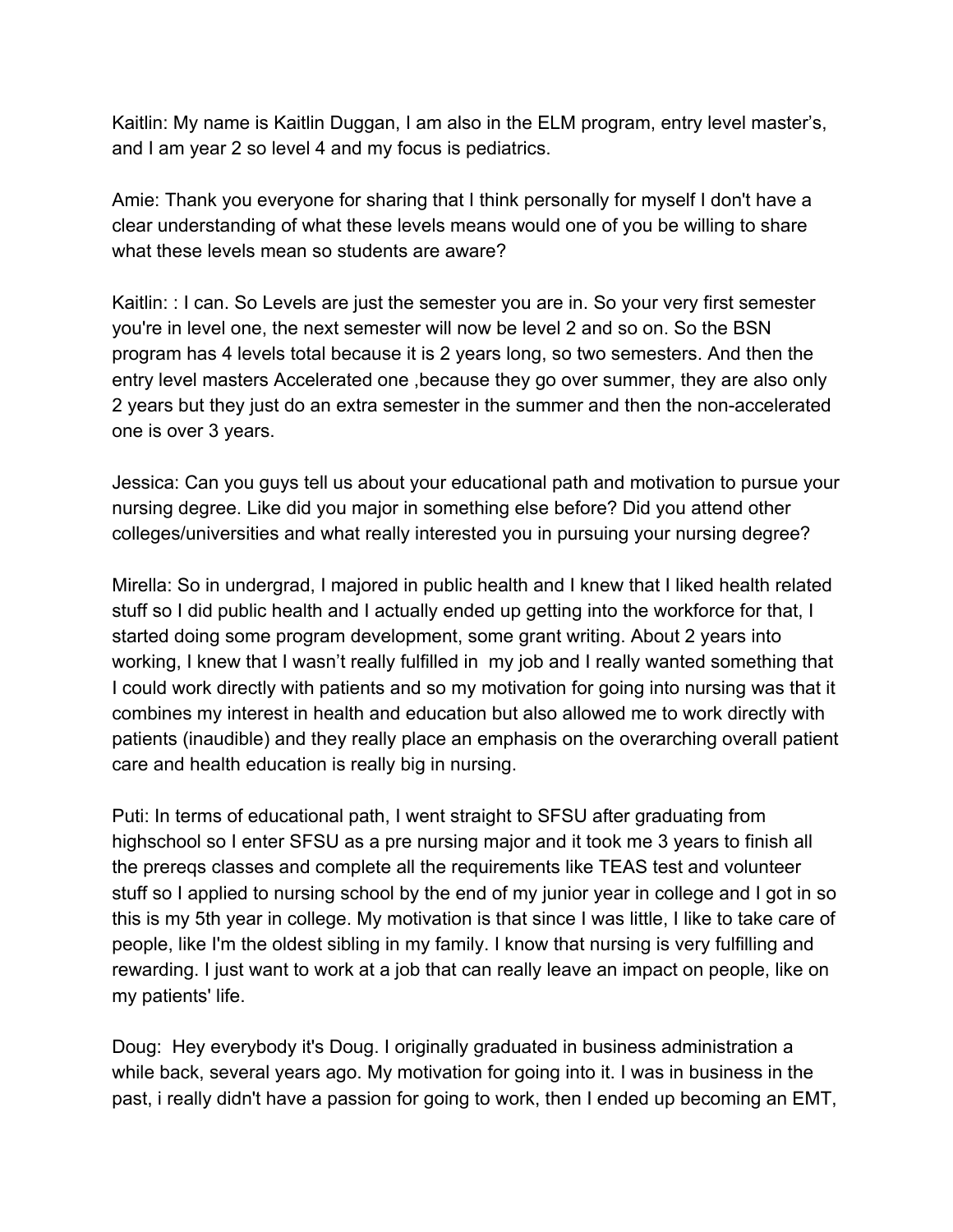really loved that, and kind of the next step was nursing, so i did prereqs over several years. Really liked San Francisco's program just because it's a very holistic program and takes into consideration various opportunities to help out the community and if you go here you really will get that opportunity to be really involved with public health and getting out into the community

Alana: My name's Alana, for my education, I did 2 year prereq work at Canada college. I originally went in as a bio major and while i was in community college, i didn't do so well in the math and science parts of bio and so i went to my mentor and i told her i thought i wanted to do bio but i'm not actually good at it and so she listed me out a whole list of majors that are science focused but not so math focused and one of them was nursing and so i picked it and once i started with anatomy and i absolutely feel in love with it. I loved my professors, they are so amazing there. A Lot of them were nursing so they encouraged me to really pursue nursing and I got to do a lot of volunteer hours through my connections with them. I applied to my first nursing school and did not get into SFSU and a lot of other state schools in the area. My second year of applied, I did end up getting in. it was the happiest day ever. So for me nursing was a random draw of the dice and actually fell super in love with it and i can't see myself do anything else because it's such meaningful work and i love going into clinicals and being able to say i have impacted someone's life by my job.

Kristin: This is Kristin speaking, I originally got my B.S. in microbiology from UCSB and then i realized i didn't want to spend the rest of my life in a lab or anything of that nature. So I took some time after I graduated. I worked for home health and then I worked as a ER scribe and I saw a lot of what the nurses were doing and my family has always had a background in health care and that's when I decided to apply back into school, and I got accepted into SFSU's accelerated entry level program. I got into nursing because in the work experience that I got post grad...it was like I was health care related but it wasn't as fulfilling. I wanted to be in a position where I could work closer with the patients and I guess that's why nursing struck me as something I wanted to do and I felt that as my calling.

Kaitlin: Hey so my trajectory was a little unconventional. I actually started undergrad in a nursing program in Chicago and I did it the first semester and it was pretty intense and I just had a gut feeling that I wasn't ready for it or it just wasn't the time for me. So I switched all over the place. I did philosophy for a while, loved that and then I eventually transferred to USF where I got an enovrimational science degree. I kind of chose that because I knew for sure that I wanted to do something that benefited society and I like science, so those were the only two things that were helpful to me in figuring out what I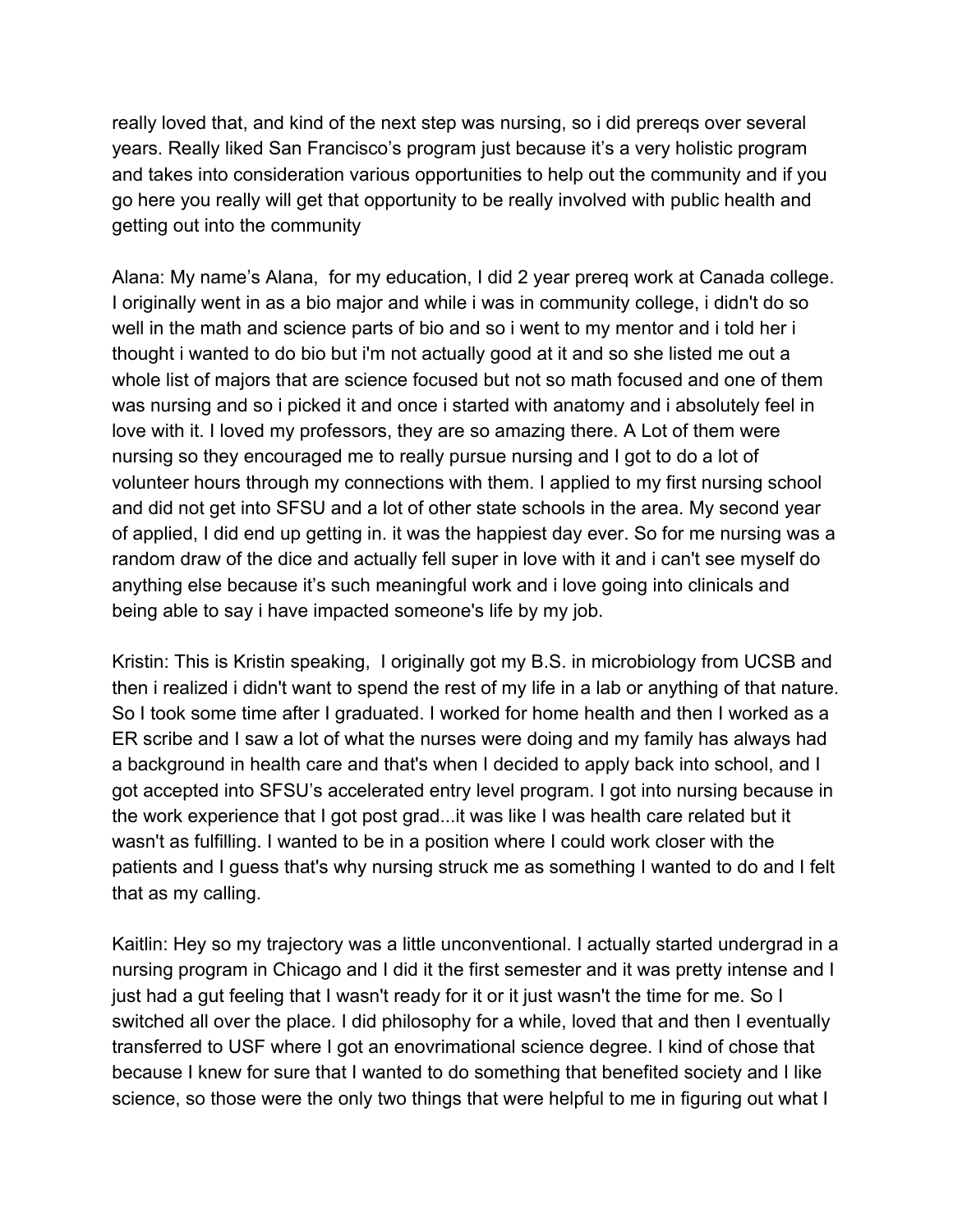wanted to do. After I graduated i worked a bit in the field but then i missed that person to person connection so i eventually got a job at this company called one medical group where I become a phlebotomist and then a phlebotomy manager of 15 people for 4 years and it was there where i learned interacting with different nurse practitioner and doctors and physician assistant and RN's where i was able to experience working with them and figuring out what i wanted to do. So that's where I decided for sure that nursing was my path and kind of my decision because i really connected with the holistic approach that the nurses had in interacting with their patients. So I applied to SFSU, it was the only school I applied to, and got in which I'm so happy about because I know it's really hard.I had the same process of elimination going with my gut throughout the program. I switched my major from public health, which was what I originally started the program with, to pediatrics because I found that I really just connected with the pediatric experience, particularly the little tiny babies, they're so cute.

Amie: What is the most rewarding thing about your specific nursing program?

Mirella: It's hard to choose just one but if i had to choose something i would say that, I think SFSU does a really great job with making sure that during the program, we are working with diverse populations and really have a strong social justice focus, so for me, it was important to make sure that i chose a school that that was something they values, because that's something that i value as well. I think it's just nice that the way that our learning is structured really has that social justice thread throughout.

Puti: So I feel like one of the most rewarding moments is when you try to start studying so hard for a test, and you're studying for weeks, so many nights, you put all night studying for a test and you finally get an A on it. It was one of the most rewarding moments for me. Another would be whenever i go to clinicals, and i really help out all those patients and they compliment me. I remember there was one time, a patient said to me "i could tell that nursing was your calling" and she said that i have a nice heart and a warm heart and spirit and it just made my day and it felt like at that moment it was worth it and it was a perfectly right career job for me to do.

Doug: So I would definitely say the most rewarding part of this program is the clinical experience. Every single "experience" has been good for me. Things have been cut short because of the COVID intervention but this last...in level 4 you do community help and i was in tenderloin and basically right in the heart of everything that was going on with the IV drug needle use and you're just basically seeing it from a public health perspective and its pretty amazing and there's such a level of trust among nurses that everyone is willing to talk to you and it's just really a rewarding experience overall. And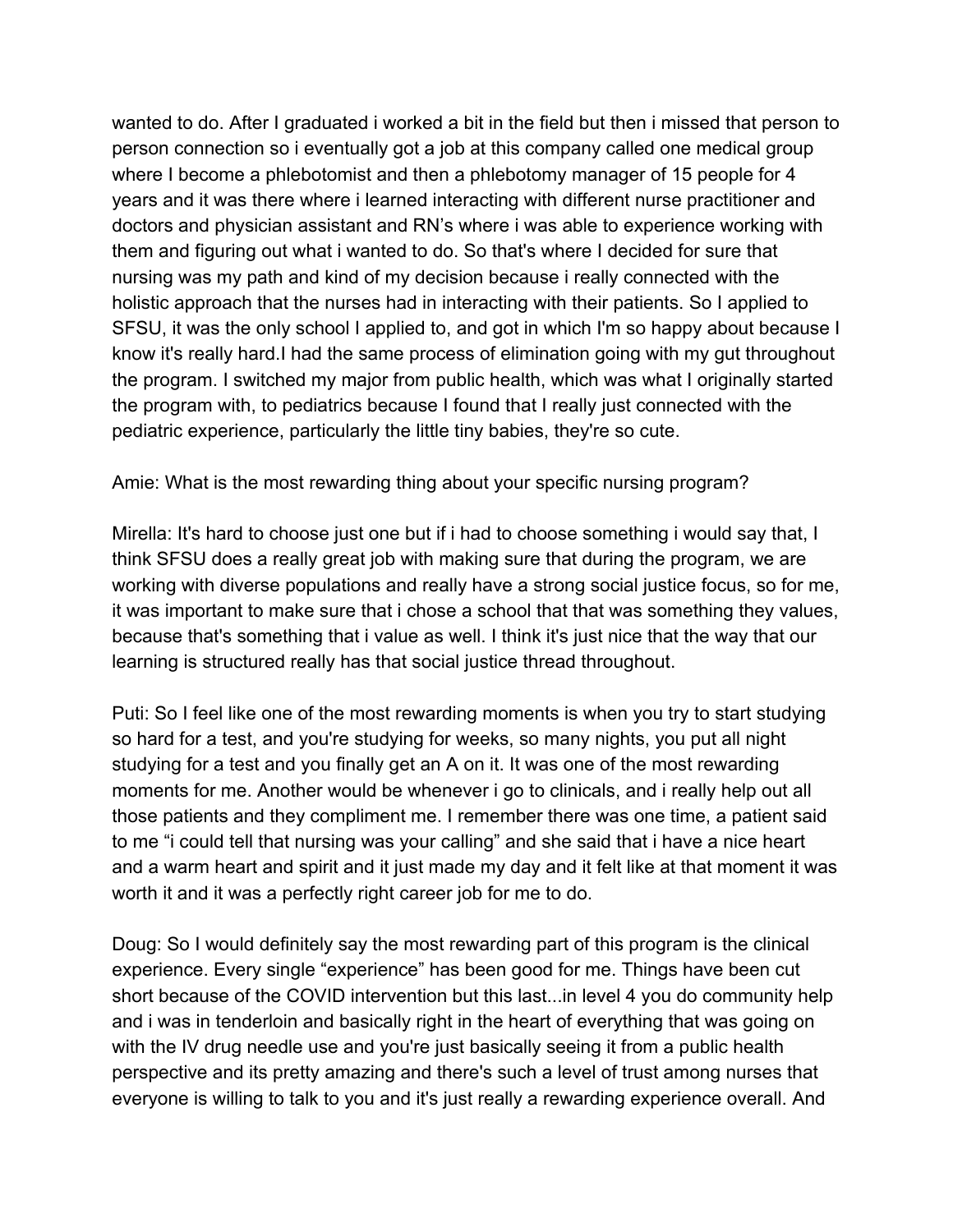the clinicals are really good, and there's a little bit of street- cred with SFSU in the hospitals, they like students from our school .

Alana: I would say that the most rewarding part of being at sf state BSN program would be the fact that we have small class settings. We have 20 people in our BSN cohort and 20 people in our elm-cohort and just being able to just really know our professors on a very intimate level and being able to get really close with the people in our cohort . I feel like a wouldnt be able to do clinicals without them and without their support. And I'm really grateful to have so little people that we're able to get to know everyone and it's a little family.

Kristin: I think the most rewarding part of this nursing program is helping me to understand how health is a very holistic concept. I think the sooner you realize how health is connected in its social aspects/political aspects, you start to understand people better. And through this nursing program i think it's helped me to be able to connect with people better, and understand what makes people tick and how to overall empower people.

Katlin: I think I'll just reiterate what everyone else said. SF state's program definitely has the program in a way that you are able to reach a lot of underserved communities which I think is really cool and definitely a lot of other programs don't do that quite as much and as holistically this program does. I love the small class sizes as well and this is a really big thing because you get to know everyone and you get to know your teachers and thats, for like forward thinking, it's a lot easier to plan for when you're applying for jobs and you're able to get those letters of recommendations which is a really big thing you should always be thinking about. I think like Doug said, we have a pretty good reputation in a lot of the hospitals, and I think that the hospitals and the nurses that we are shadowing do have off the bat respect for you. The other thing that i would add is i have had amazing clinical instructors and i think this really makes your experience in nursing school. You can go to them during your clinicals when you have questions or having a tough time, they push you to learn and push you to become the best version of yourself in the hospitals which has been really amazing.

Amie: on the flip side, what have you found to be the most challenging?

Mirella: For me, because I work part time, so it's been hard especially as clinicals get a bit harder throughout the program to just juggle everything because you do have all your classes which is where you get your lectures and do all your tests and then on top of that, you have to do your clinicals at the same time during the semester. You usually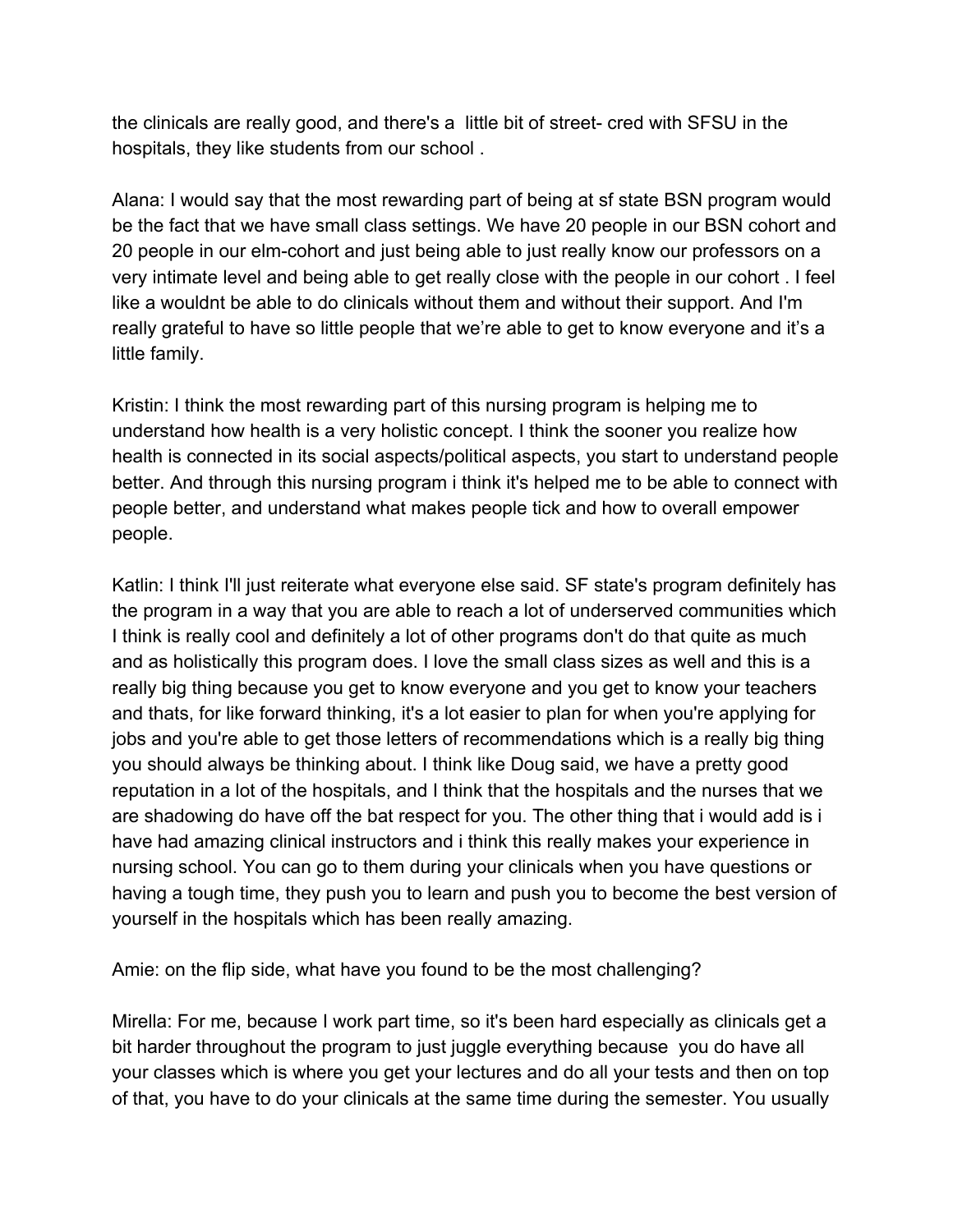have 2 clinicals going for each semester so if each one is a full day, you really have maybe like one free day during the week to try to fit in all your school work and then you probably do stuff on the weekends. So it is hard to juggle everything to start with but once you get a couple of weeks into the semester, i think you find your groove and find out what you can do and when you can be the most productive but i think that's sort of a big learning curve, at least for me and the classmates that i've talked with. That can be a challenge. To see what your schedule is going to look like and then it changes every semester so just have to reorient yourself each time.

Puti: Hello so I think my personal challenges in this program will be language barrier because I'm an immigrant from China and my English is not my first language so it was really challenging for me to learn English and at the same time learning all the medical terms study for all the tests like Anatomy that was really difficult and I was very stressed but in the end I made it so I was thinking like if you were an immigrant and or like a English is not your first language and if I can make it then you can make it so I said it was really difficult and challenging but in the end it was all worth it and just use all the resources you can get with your professors, your classmate, and use the Advising Center.

Doug: For me definitely I'm going to reiterate with Mirella talked about which is time management and I think you know we all have things going on in our lives and really basically prioritizing what you need to do and it is really about prioritization so if I could give any advice it's like at the beginning of semester you really want to come map out what projects you have going on and make sure you put away the right amount of time for it and not being said triple whatever your estimate is and you're probably pretty dead-on. Some things take more time than others but definitely the most challenging thing is just your time-management. The content is difficult but it's not super difficult there's a lot.

Alana: I would say that for me the most challenging part of this program and I think any nursing program goes for the same is just being able to be persistently studying because it is a two-year program and there's no, other than Summers, except for the BSN's, there's really no time for downtime like once you're done with your test there's always have to study for another assignment that you have to do something else that you could be studying for should be looking at and so sometimes that real grit to keep moving and keep moving forward can be challenging to start and have on your own and be able to go through the whole program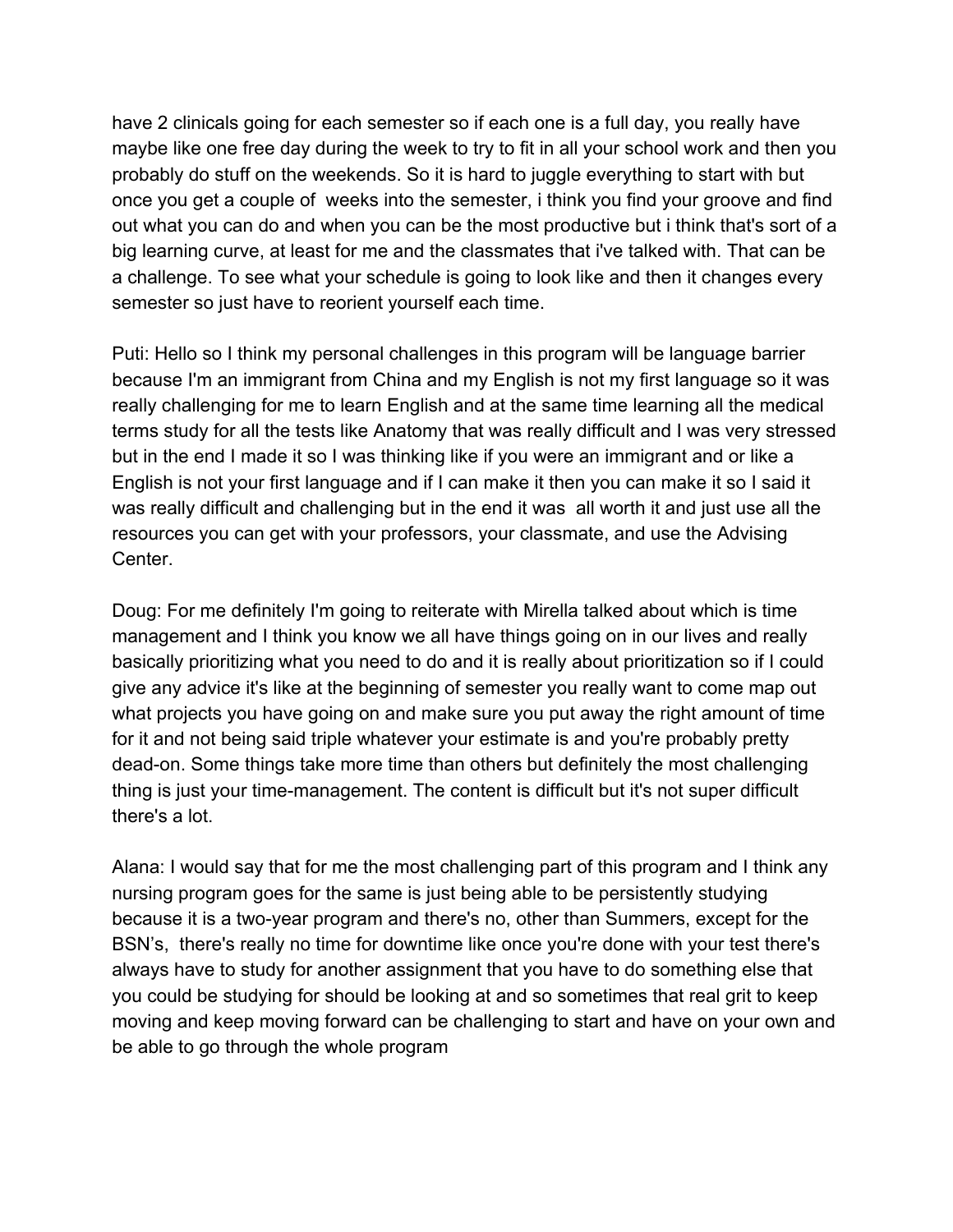Kristin: So for me the most challenging part about this nursing program is that one it is accelerated its full-time which means that if any of you are planning to work during nursing school first props, it is difficult but it is possible I think just with that with being an accelerated full-time nursing program it's it's a balancing act and that should include self care and I think because of nursing is a very intensive physical and emotional job it's always hard to for me at least it's hard for me to remember like okay you know what sometimes I just need to take a step back and I think that's been hard to juggle nursing school so always self care and time management

Kaitlin: My challenges are pretty similar going from full-time work into full-time school was also an adjustment because it's just totally different parts of the brain you are using and I think with that to just the amount of work that we are kind of were supposed to all at once was pretty overwhelming you just have to be quick on your feet and prioritize much as possible and do time management but then also you know like Kristen said always make sure you make time for yourself that's huge. we also do a lot of group work which I hadn't experienced in my undergrad, lot of group papers and things like that and it was challenging I'd say because everyone has different scheduled and different voices when they're writing so just you know having to kind of navigate that and make sure everyone felt heard and it really teaches you how I work with the team and making sure that you're not leaving anyone out and everyone is being addressed.

Amie: If you can talk to the Freshman version of yourself. What advice would you give yourself?

Mirella: I think one of the things that I think about that I wish I had done when I was younger was some like shadowing or informational interview just so that I could start to get an idea of like what are the different types of nursing professions out there because there's so many specialties and you can take nursing a million different ways you don't have to work with patient you can do administration you could do program development so I just wish that I had done a little bit more research so that I could have a better idea of things. The second piece of advice I would say is if you're even considering doing nursing just a little bit, get some of your pre reqs out the way like Anatomy and physiology because you're going to find them useful for a lot of different Health Professions so even if you don't end up going with nursing, it'll be helpful and it's also kind of a good way for you to see if you're interested in the subject matter because you'll get a lot of anatomy and physiology and a lot of what you and nursing schools but you can be a hell of a way to to try to test the waters on like if you are comfortable with the material.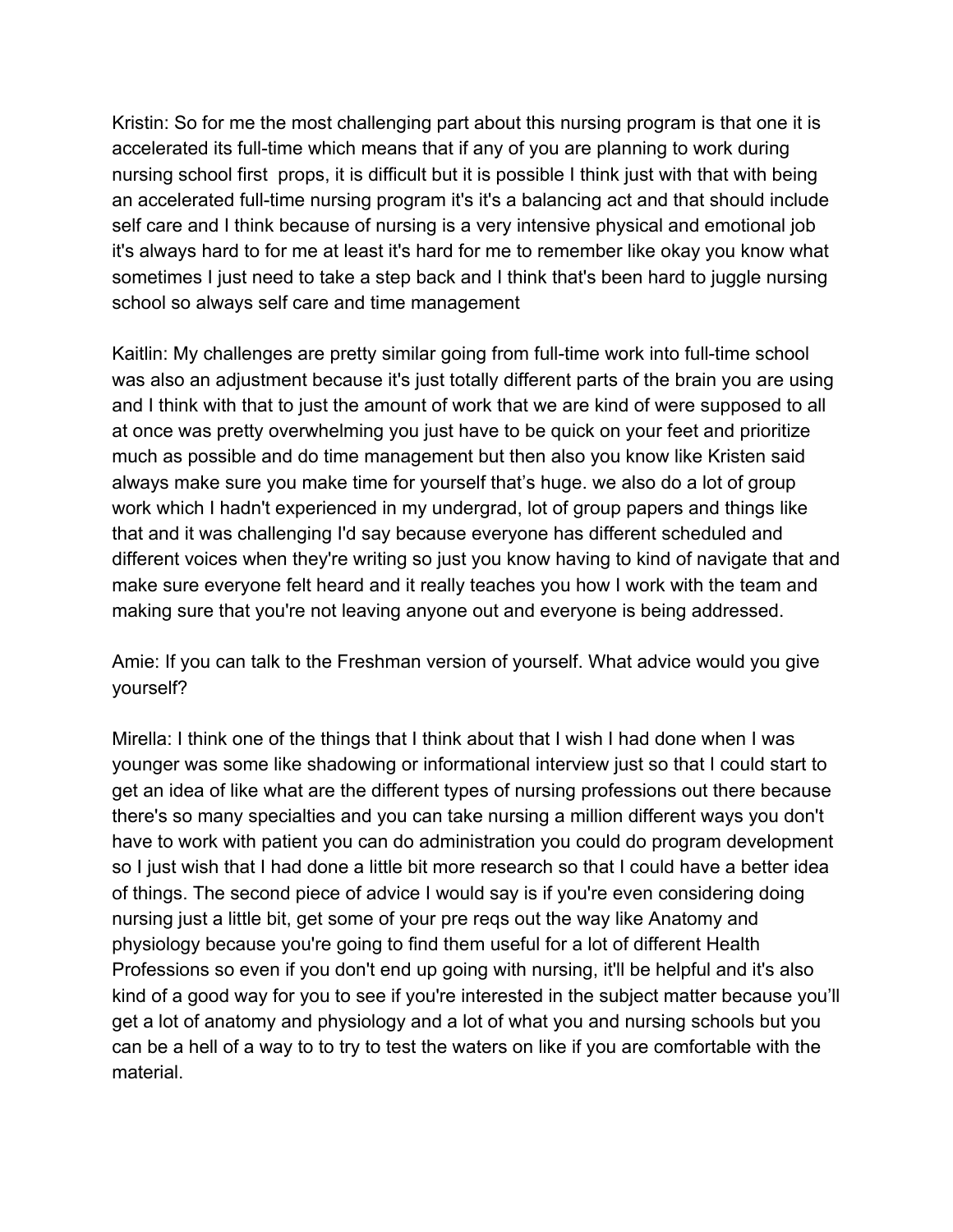Puti: For me, it would be more proactive and just talk to more people because I was really introverted so i really need it to step out of my comfort zone and just get the connections you need with the either professors or the nursing stuff or just with your classmates too so just plan ahead and if you're pretty sure that you want to do nursing and just don't give up on yourself like there are many ways to get to there like it is not just SFSU there are many other schools like private or public or even Community College and there's many ways to go there so if you're really sure that you want to do this and just don't give up and keep trying and believe in yourself.

Doug: The advice that I would give a freshman is make sure you prioritize your workload as far as like classes grades are super important in getting into nursing school and so if you carry a heavy caseload of classes you're going to be struggling to keep good grades so make sure you balance it out I would say if you're taking anatomy take some easier classes along you know that so you can so you can keep your GPA up because you have to I mean it's just it's pretty difficult to get into a school unless you have the proper grades and I'd also say make sure you volunteer and get that experience to make sure you want to go into nursing because you might find yourself in the hospital and decide that you don't like it at all so or it may reinforce the fact that you want to get into nursing so definitely keep your grades up for sure.

Alana: A piece of advice that I would have liked to receive when I was a freshman was the importance of each clinical that you have, each hospital setting or community setting that you're in and the importance of coming at it as if it is already a job interview and already trying to make connections and just when you're at your clinicals just being your best, always willing to help, willing to learn even asking questions even if you don't think that they're smart questions just asking any questions to show general interest and bringing food to the nurses on the unit, that goes along way.

Kristin: My first piece of advice for a freshman would be to whatever material or whatever information you are learning learn like someone's life depends on it because when you do get into the work field the info that you learned will it does matter I will admit when I was an undergrad student I would learn enough to be like you know I'm familiar with material if I saw it on an exam I can probably make it but when you learn like that it doesn't stick and so I've changed the way that I study material or my whatever nursing classes that I am and it's really made a difference in how I can be a better advocate for my patients and it's a way that I'm genuinely and truly learning and the second piece of advice I would give to a freshman is don't be afraid to explore different options in terms of the volunteer opportunities or different school courses . When I initially got accepted into SF state's Masters program I started in public health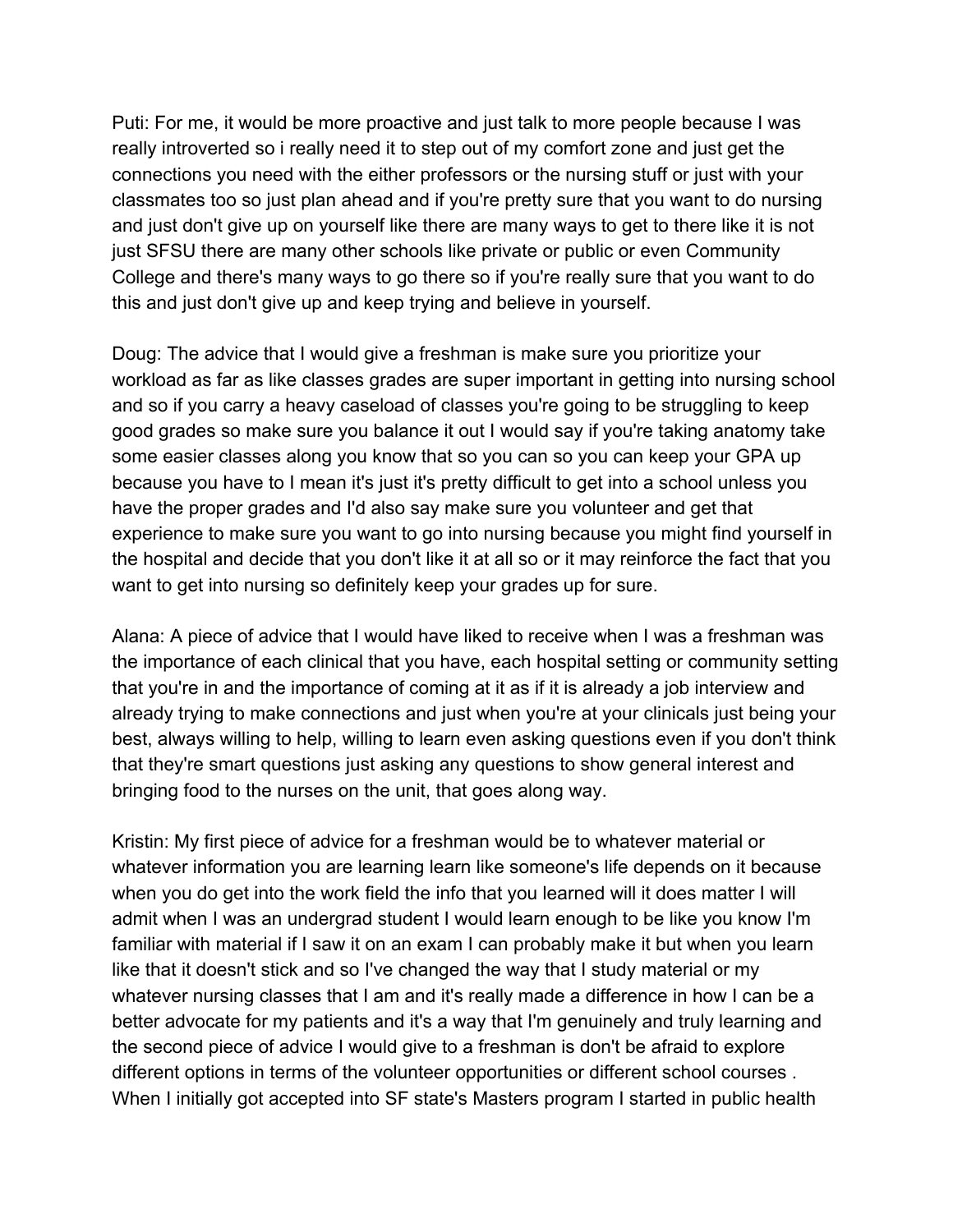but it wasn't until I explored our OB rotation that I fell in love with Women's Health and so it's just take different chances and just seek out different opportunities you'll never will never know until you just try new things.

Kaitlin: Some recommendations I would have given to myself when I was younger I have a few, so one is definitely just trust your gut if you aren't sure what you want to do figure out generally what it is you want to do and definitely figure out what it is you don't want to do and when you do that it kind of starts to point towards certain direction and that's how it happened for me and then in the program I trust my gut when I switched to Pediatrics because that's where i felt most drawn to. definitely take any opportunity for any leadership that you could possibly do this is so important for I mean your interview process for them to even look at your applications for any of these programs so even if you know any organization if you're a manager at your work and it doesn't have anything to do with health care that definitely put it on there and really play up any kind of leadership opportunity you have and definitely volunteer like we said I think a one advantage that i had coming into it is because I was a phlebotomist for so long I was very comfortable interacting with patients not to mention poking them but just kind of learned i had already learned how to approach a patient let them know what I'm doing as I'm doing it and not freaking them out and it made me less nervous when I was in these rotations doing like more intense stuff that I haven't done before so any opportunity to experience that patient one on one care is super important and could be very helpful as well in your personal statement as well and then let's see...practice your interview skills I wish I knew this when I was younger it is so important you know just do mock interviews all the time because that's the only way you're going to improve and it's hugely important and really nail down the reason you want to be a nurse I think for my interview that's the heart in all interviews for nursing school that's the hardest one to really capture but it's the essence of why you like or why do you wouldn't want to be going to school so definitely put pen to paper and really think about your motivation for becoming a nurse and making that clear to the people you're working with.

Amie: Has the current COVID-19 situation made you reconsider either the nursing profession or your specialization in nursing why or why not?

Kaitlin: I would say definitely it does not have me reconsidering my path if anything I think it reiterates the importance of going into a medical career not only is public health such an important thing and it effects every single person in the world but you're also in a position where you can directly help others and help these people that are going into these really tough situations and supporting your team and supporting your patients directly and also I mean if you're looking at the economy too, the medical field is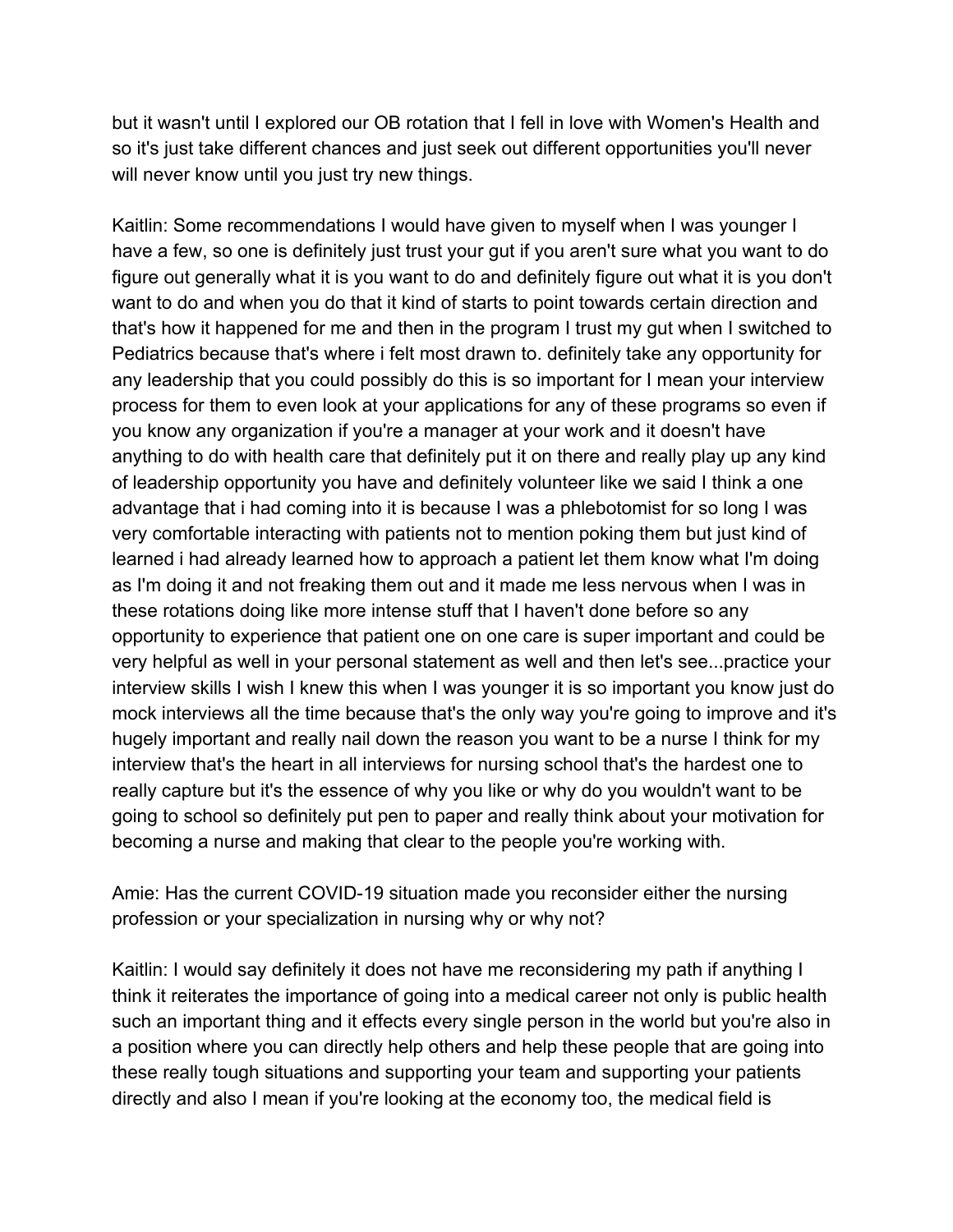probably the most stable one that's happening so you can always bounce back and fall back on a nursing careers definitely a very wise decision And also very fulfilling

Doug: I was just going to say that it's kind of your time to step up to the plate I mean you kind of go in this because it's a great profession but most people want to go into it because you want to make a difference in the world and now is a pretty good time to make that happen so yeah if anything it's reinforced the decision I made to become a nurse

Mirella: For me I think it brought to light the risks that does come with working in healthcare especially in situations like now but I think that it also shows like the deep fulfillment that comes from working in nursing and knowing that every time you step on the floor you're making a difference and especially during times when there's a lot of fear around what's going on, the nurses really contribute to help make not just Healthcare continue to go but like can help people feel comfortable and help people get better.

Jess: Were you ever discouraged from applying within yourself or from others to apply to the nursing program and if so how did you push through and get to where you are today?

Alana: personally this was not my first time applying to the program I had applied before and not gotten in and this wasn't only the SFSU program, this was San Francsisco, East Bay and San Jose and Sonoma State. I applied to all four and did not get in immediately after Canada community college and it was incredibly disheartening I definitely had the thoughts of always is not for me am I not smart enough which was really odd because my GPA was a 4.0 and so at this point it was like why aren't I getting in? And then so I took the year off and I did a lot of volunteering a lot soul-searching and upon reapplying again and then one more time again I did get in and I knew that nursing was something that I wanted so I was really passionate and determined to get in and I knew that I belonged in there even though it didn't work out the first or even the second try. Now that I'm in it I was right like it was where I was supposed to be and I have been loving it so just my word of encouragement is if you want to do nursing keep applying keep going after it and you will get it

Puti: I actually applied twice too. the first time I applied with a TEA's score of the 87 or something 85 or 87 so I applied to a few schools but wasn't accepted either so I was like really stressed out like crying in my car I was like this is over am I going to be like homeless and be like you know broke forever but then I did a lot of research though I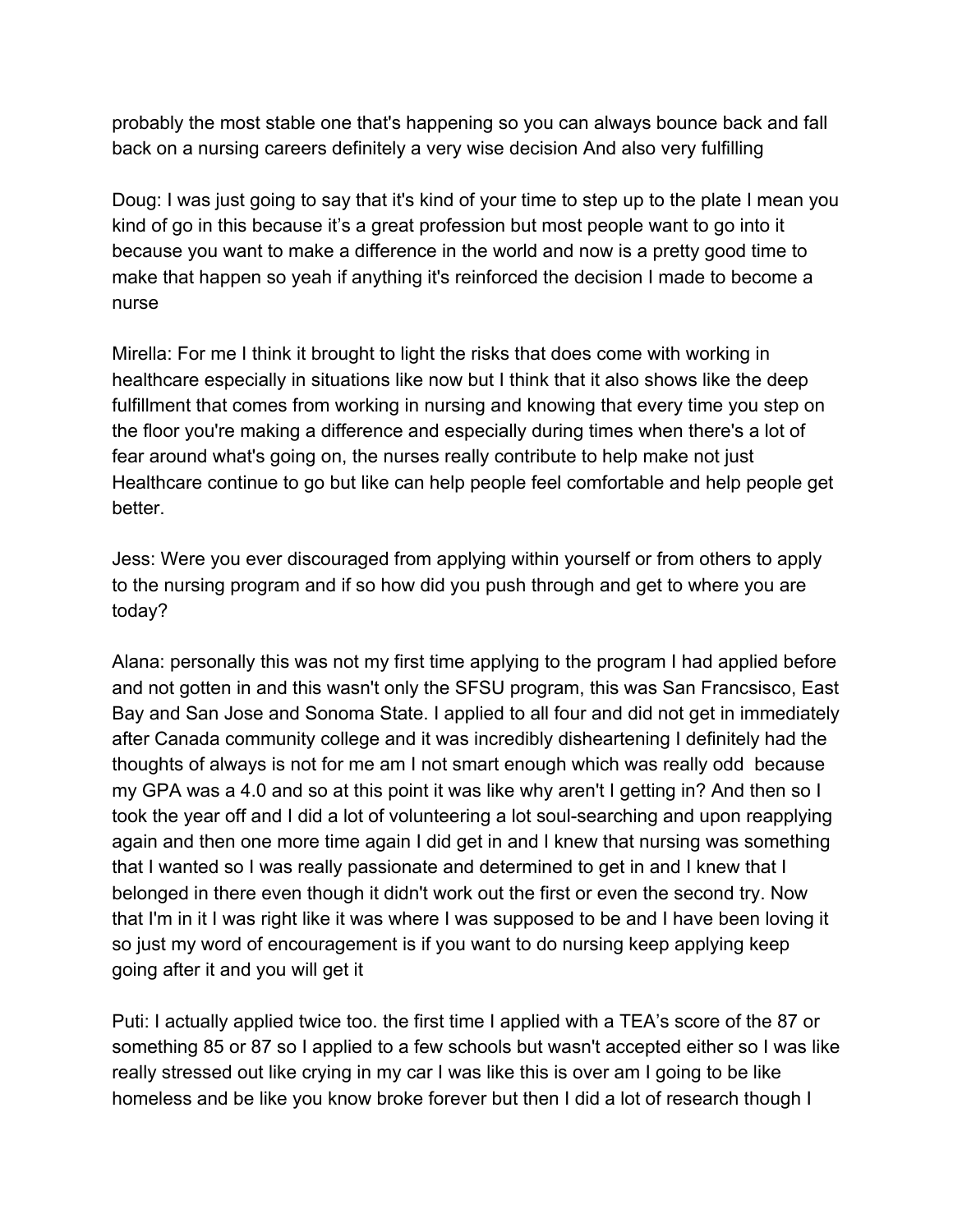talked with the advisors and I kind of research online there's like a website called "allnurses.com" where like a people as a bunch of questions and then other people can't answer so I kind of had an idea to researching for a while like what the school's want us to have like, what do they think it's important for us to have like, what other important in the requirements. For example some people say that some nursing schools the requirement was like your GPA has to be a 3.5 listed as your minimum requirement but then if you're really researched and then for people who got into that school like they all have like 4.0 GPA so sometimes you just need to dig more into the information that you want to get and like know the truth in this nursing program and know what they're looking for, so just do more research and be prepared.

Kristin: I also want to add to that. Applying to nursing schools is it may seem like a very daunting process but these kinds of milestones don't happen overnight so what I would recommend is to take things step-by-step, day-by-day, make a checklist get the prereqs done and just take things one day at a time and it's just small steps that can help ease and make the transition and the whole application process a lot easier and manageable and before you know it you'll have your apps done, you'll get those letters.

Amie: how did you study for the ATI TEAs ? When did you take the TEAs test? Is it after a certain amount of classes or whenever you choose to?

Mirella: So you can take the TEAs anytime and I think it's good for a certain number of years, I actually don't know how many years it's good for but it doesn't have to be all at once. Something that was really helpful for me because the TEAs includes anatomy and physiology also was trying to take it shortly after I took those classes because that material was pretty fresh for me and the rest of test is like some math and reading so you don't feel like you have to take the TEAs right away but it's helpful if you kind of put it together with some of those like science classes so that you can have that you can study for the test without Really realizing or studying for that material.

Doug: I'll just add a little bit to that. I totally agree with what Mirella said and then the other thing is ATI has practice tests that you can pay for and it's definitely worth the extra money to take it just to kind of get a ballpark of where you need to improve. I think I took it twice on the practice test and I was able to like the first time I took it. I saw some of the weaknesses that I had and then I was able to just study those and that was really helpful so it's definitely worth paying that extra money and doing that.

Kristin: Adding onto what Doug said. What I did for the TEAs is if you look on Facebook sometimes there are study groups that have free resources for TEAs just Googling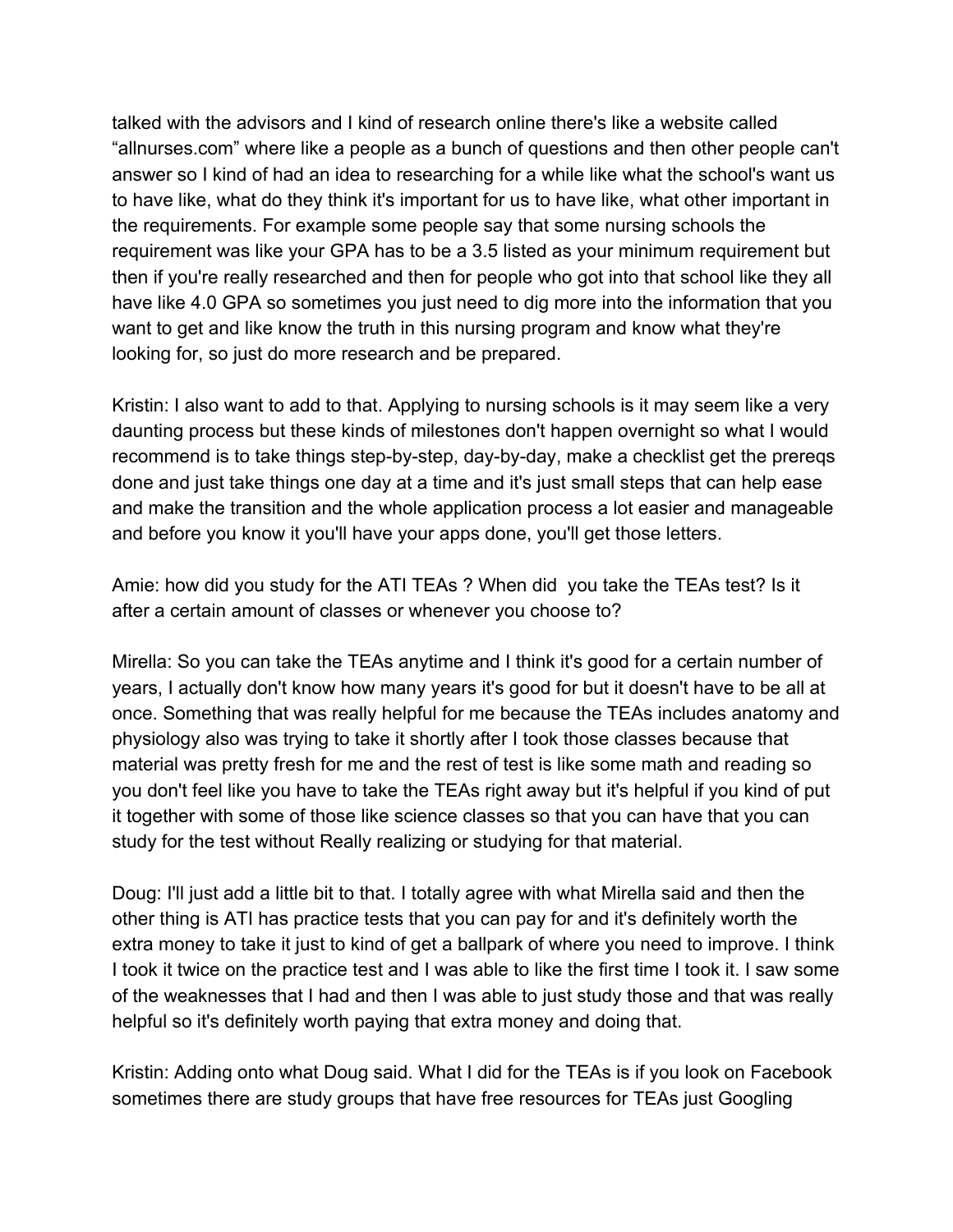resources there might be test like testing questions and just the more questions you take the more familiar you'll become with the style of how questions are asked or the type of material and all of that ultimately helps you boost your score for the TEAs.

Mirella: To make sure that you do a search on the program you're applying to because some of them will only take your first exam score so you don't want to take it and he'll not ready and then have to use the rest of your like application so you just want to make sure that like the school allows you maybe like a certain number of times or they'll take your highest attempt before you sign up for it.

Jess: What are some of the hospitals that you guys do your clinical at and then can you explain more like what a day in clinicals is like?

Kaitlin: I can talk about the ones in San Francisco so the clinicals can be all over the Bay Area and they really try hard to match you to a hospital that near your home and we have pretty much in the bay Area, except we don't have much in the North Bay but we have them in SF, all over South Bay as well as the East Bay and so I worked I mean we have SFGH, Kaiser in the city, UCSF, CPMC, you'll be at Laguna Honda at one point I think I listed of all the hospital. so a day in the life of a clinical basically you go in and well depending on if you're in a hospital setting like the bedside your clinical day is you go in and you're paired with one nurse for the entire day and so your day could be 8 hours long, can be 12, it could be on the weekend, it could be on a weekday but that whole time, you're with that one nurse and you, Shadow them through their patients for all the patients and you might keep a log for yourself on one of the patients starting to kind of get an idea of like the full picture and an in-depth review of one patient and the more you do that you kind of add to your repertoire so you're like I can do two patients today and I feel confident going in and working with both of these patients and charting on them but it a little bit depends on the nurse with and how much they'll let you do but you're definitely with that one person the whole time.

Doug: Your first semester, it's your community in your first semester so it eases you in. your first semester, you're just kind of learning the basics of patient care and then at San Francisco State the second semester labor and delivery and psychiatry and so you get a lot more access to patient Care and you're just go on with what Kaitlin was saying you basically shadow a nurse and you're spending the day with them and that's kind of your second semester is where you start to develop your skills and kind of develop more hands-on experience with patients.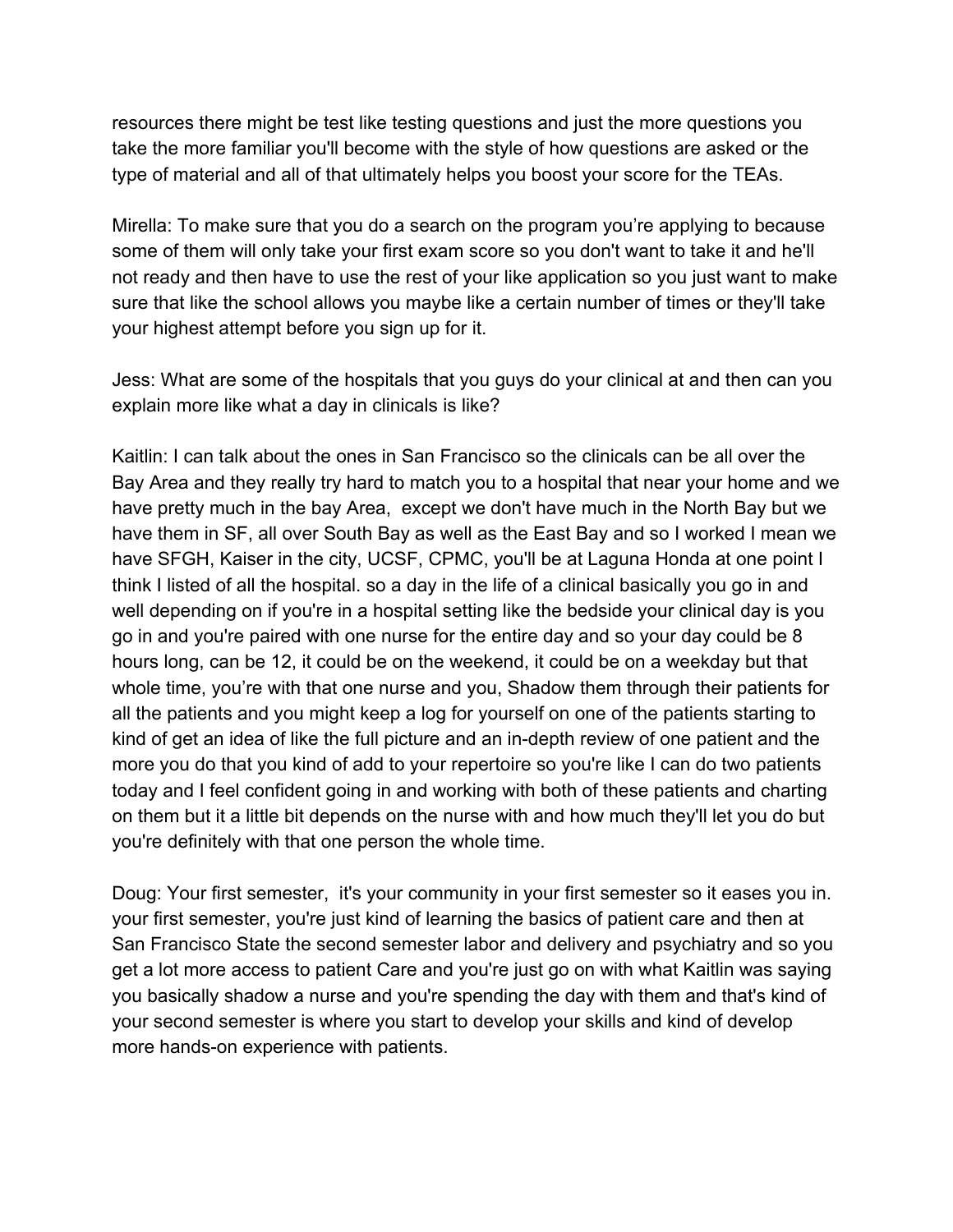Jess: Going off of clinicals, what is one of the most challenging situations that you've been through during your clinicals or with classes or anything in regards to nursing programs?

Puti: I would say the most challenging things during clinical will be sometimes you know like they're good nurses and bad nurses, some nurses are really really nice and they like to teach students, they love students, but there are also bad examples of nurses who are really mean to students and they're just like burnout, they don't want you to be there, they don't like students. and sometimes if you get to follow a nurse like that, it's really challenging like the day it's going to be rough because they don't like, you don't want you to be there and even like if you try to be nice, even though you try to help them but then like sometimes you just can't change the situation and you just need to take it and just don't like don't let the bad nurses discourage you because you don't want to be them, Even If you follow them and you see how they are, they're not nice to patients but advocate for yourself and for your patients and don't be like that. That's what I learned from challenging clinical days.

Kaitlin: I would reiterate that and definitely I think what you learned throughout the clinicals is that you don't take things personally when those things happen to you and try your best to try to get paired with someone who remembers what it's like to be in nursing school because those are the best experiences you will have because they're in that teaching mode and they don't feel super burnt out but also understanding that you know burnout does happen and it's not a personal issue at all. The other hard thing for me was I mean you do see some really tough patient cases and you feel pretty helpless because all you can do is talk to them and you're not doing all of the nursing activities but you see some hard stuff they definitely, some really sick kids or really sick adults who are just kind of towards the end of their life, it's hard. There's no way to prepare for that but I think the more you do it the easier it is.

Jess: What personal experiences impacted your interest in entering the nursing field?

Doug: I'll say it like I said earlier I was in business and really didn't like it and then I becomes an EMT and I felt like I was making a difference pretty much every day, there's some days you don't but you know so it just felt like nursing was a good fit for me and it's just I know I'm right choice.

Kaitlin: Similar to Doug, I was doing a lot of different majors and kind of went back and forth with what I wanted to do but again just making it clear the things I for sure wanted to do which is benefit society and do something science related and the more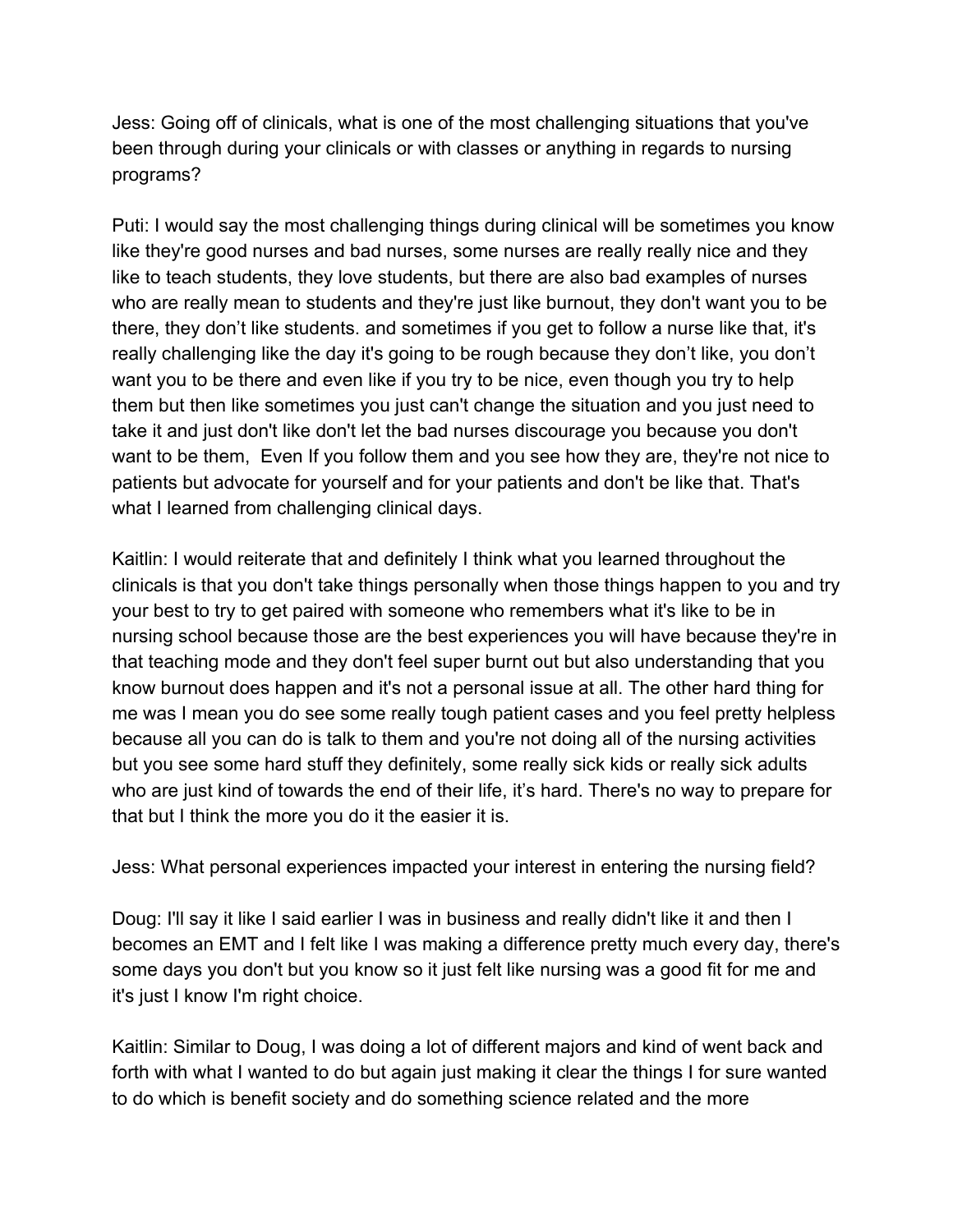experiences you have you kind of add to that list or add to the list of things you don't want do, through phlebotomy I was able to determine that I want to do one-on-one care, I want to work with people, and it kind of checked all the boxes for me with nursing and then having worked with different types of medical providers I was able to really see that nursing was that holistic approach that I wanted to do compared to a physician assistant for instance so process of elimination go with your gut and then straight on till morning.

Jess: Do you think having some sort of medical background like an LVN or CNA is important before jumping into nursing, do you think that plays a role?

Doug: It's definitely helpful for sure you know, you just learn how to talk to patients and you know if I didn't have that experience beforehand I think it would be difficult but the other side of that is you're kind of thrown into it into the fire pretty quickly in nursing school so you adapt relatively quickly so you might be nervous your first few days on clinical but if you're a person that can adjust easily it's not a difficult transition but definitely previous patient care for sure helps.

Alana: Going off of what Doug was saying I did not have much clinical experience prior to coming into nursing but one of my friends in the program she did and often, especially in the first semester we were partnered at the same locations and just being able to see how she would interact with patients taught me a lot on how I should be interacting with patients and a lot of it is just being comfortable being with people because as a nurse, you're really in their space, like you just meet them and then suddenly you're taking a blood pressure, you're touching them, you're all up on them, you're asking them personal questions, so it's really like Doug was saying, you learn it pretty quickly just being comfortable talking to people being up close and personal with them, not having that experience I feel like it would have helped me to have it but I didn't and I feel like I can still go on to be a nurse.

Kaitlin: To add to that, I think that if you're on the fence about nursing, you should definitely try to get clinical experience because I think doing that one-on-one care is a really good way to tell you if this is for you or not before you make the big commitment of the time and tuition. I don't think it's necessary to get into the program I think that what they look for more is your volunteer experience I think it's really helpful and also again I really want to stress any leadership you can possibly do I know that some of my old coworkers who are phlebotomist much longer than me did not become managers and they did not get into the program and the only people I know that did make it in the program did have that managerial experience so really try to get some leadership experience, get some volunteer experience. Anything that is kind of unique about you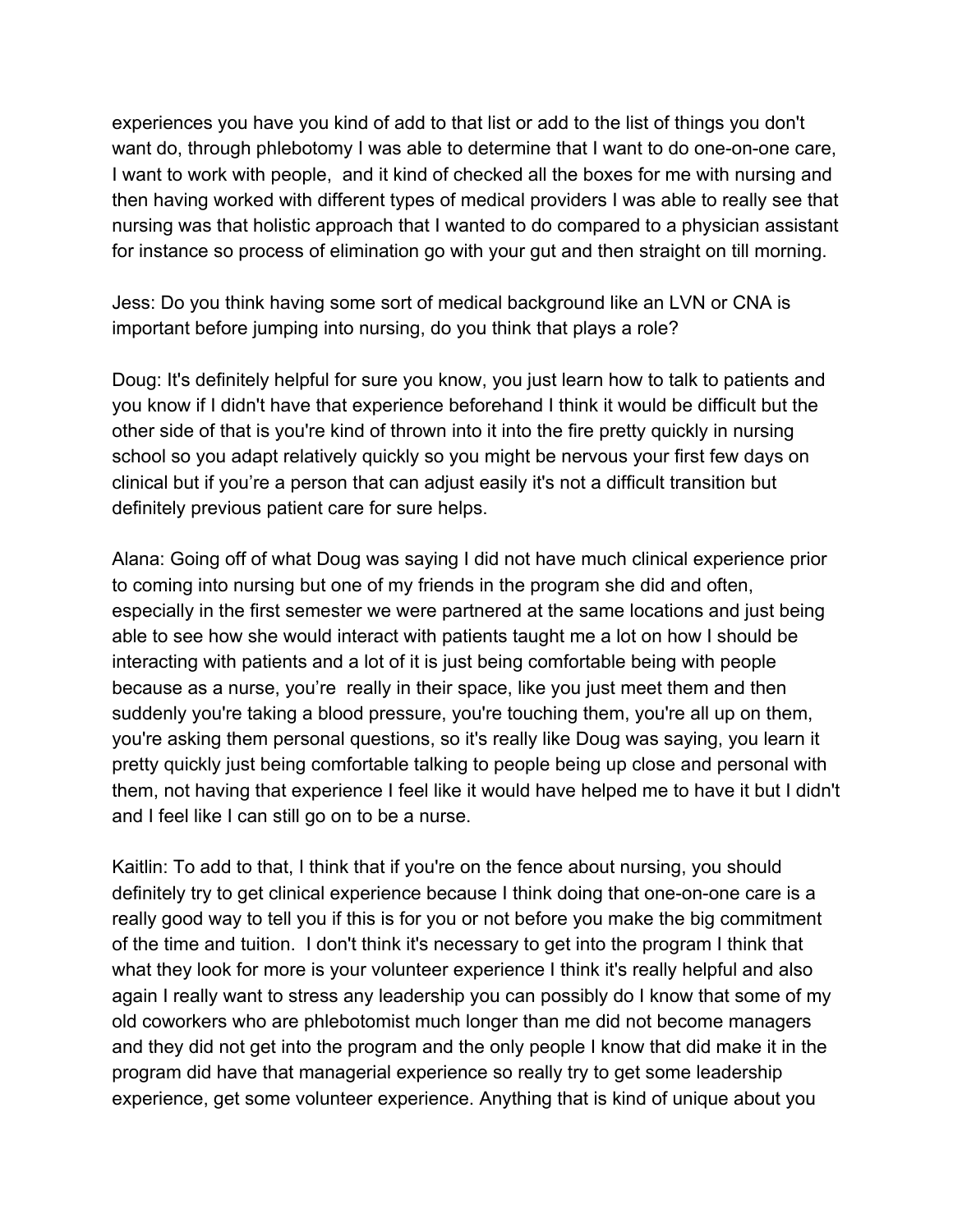makes use of that in your interviews and in your personal statement. an example I have is one of our colleagues is an EMT, She didn't have manager leadership experience but she was the only woman on the team so often she was at these 911 dispatch emergencies, being the only woman in that scenario she was able to kind of use that as like her leadership and you know where she overcame some difficulties that happen when you're kind of a minority in those group so you know there's a totally different ways to work it, you just have to be really creative and when you're doing your application.

Jess: Do you guys have any top volunteer recommendations or were there a certain amount of hours you did or are there any advice on volunteering before applying to the program?

Puti: I would say just go to...like depending on where you live, check out the nearest hospital's website and they have the volunteer page for you to connect to their volunteer department. And sometimes, they're hiring volunteers all year round. You can just like call them, emailed them or just even like go to the hospital and check with them like whether they're hiring volunteers and I did my volunteer hours at Saint Francis memorial hospital its a hospital in downtown San Francisco so what I did basically I just applied a bunch of hospitals for volunteering opportunities and I chose that one over the other one and then they just had me for an interview and then they took me into their hospital. I did over a hundred hours volunteer hours so I think that's the minimum requirement. It also depends on which program you're trying to apply by I think in general the minimum requirement was 100 hours.

Kaitlin: I have a plug for one, San Francisco General if you are interested in postpartum care or women health, you can be a postpartum doula there and it's a wonderful program I have been doing it for about a year now and highly recommended there's a really thorough training and it's a minimum commitment of 8 hours a month and you obviously can do more if you have free time. I started while I was in school because I was on the fence about women's health and pediatrics but I still do it, well not now because of covid-19, but I highly recommend it and any in general any volunteers experience, you should get one where you're communicating with patients or physically interacting with them. Communication is probably easier to get and I highly recommend it. That is really what all nursing is about, is being able to communicate with the patients and you can totally use that in your application.

Mirella: I agree with Puti to try to get at least a hundred and it's helpful to have one that's health-related and then also feel like you can balance it out with doing something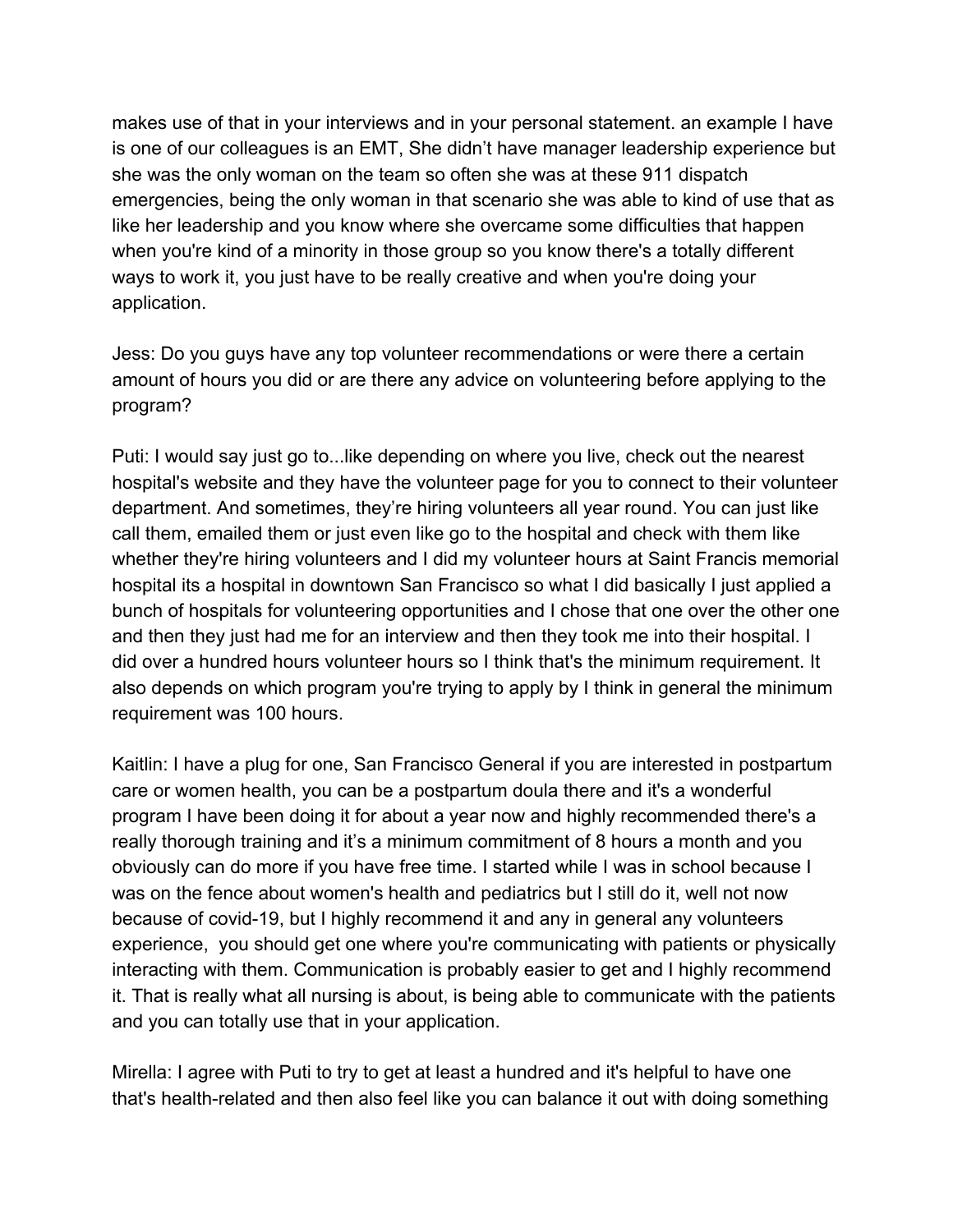that you really like that can also make you stand out because there's going to be hundreds of applicants who all have very similar volunteer experience in the hospital so if you can try to get something that's a little different that speak to your interest in like what makes you unique in the application pool. I think that's also really helpful. I also have another plug for volunteer experience that's healthcare-related; you don't have to have prior healthcare experience over at Highland Hospital and it's called Health Advocate. You can google it. I think they accept students year-round it's kind of based like in the school year but what you do is that you help to connect patients from the clinic to different resources they need to sort of help out like around out their needs in health so it could be connecting on the like a food support application or housing application and I think it also will give you an idea of the way healthcare intersects with all of those things.

Alana: So two other things that I did in terms of volunteering was I went to the local homeless shelter near where I live and I just I went on their website and there's no clear volunteering application so I just kind of went and I went to the front desk area and asked if I could speak with the nurse they just let me speak with the nurse and I told the nurse that I was interested in becoming a nurse and if I could kind of shadow her or work with her or do some things and she just kind of offered me a full-time volunteering position and essentially she taught me how to do blood pressures and take glucose checks and that's what we were doing it was very hands-on volunteering or kind of just went in and asked if I can do it but the other thing I did was also get scribe trained, I never worked as a scribe but I did the whole training for it and just in case I wouldn't get into nursing school again so I have the Scribe training and I also have that volunteering at the hospitals.

Doug: I did a couple of different volunteer opportunities but the one that made a big difference, I was in the...and I think a lot of hospitals are getting this too is the NODA program, it "no one dies alone". So when people are going through death in the hospitals and they don't have any relatives or their relatives can't make it to the hospitals, you would sit with the person while they're passing and it's very rewarding for you and you're getting the experience of being with someone when they're dying. And I think that would definitely set you apart. I also had a therapy dog but that was kind of more fun for me than anything so I was going to the hospital and visiting patients with my dog but really I think what would make you stand out is if you try to do the NODA program.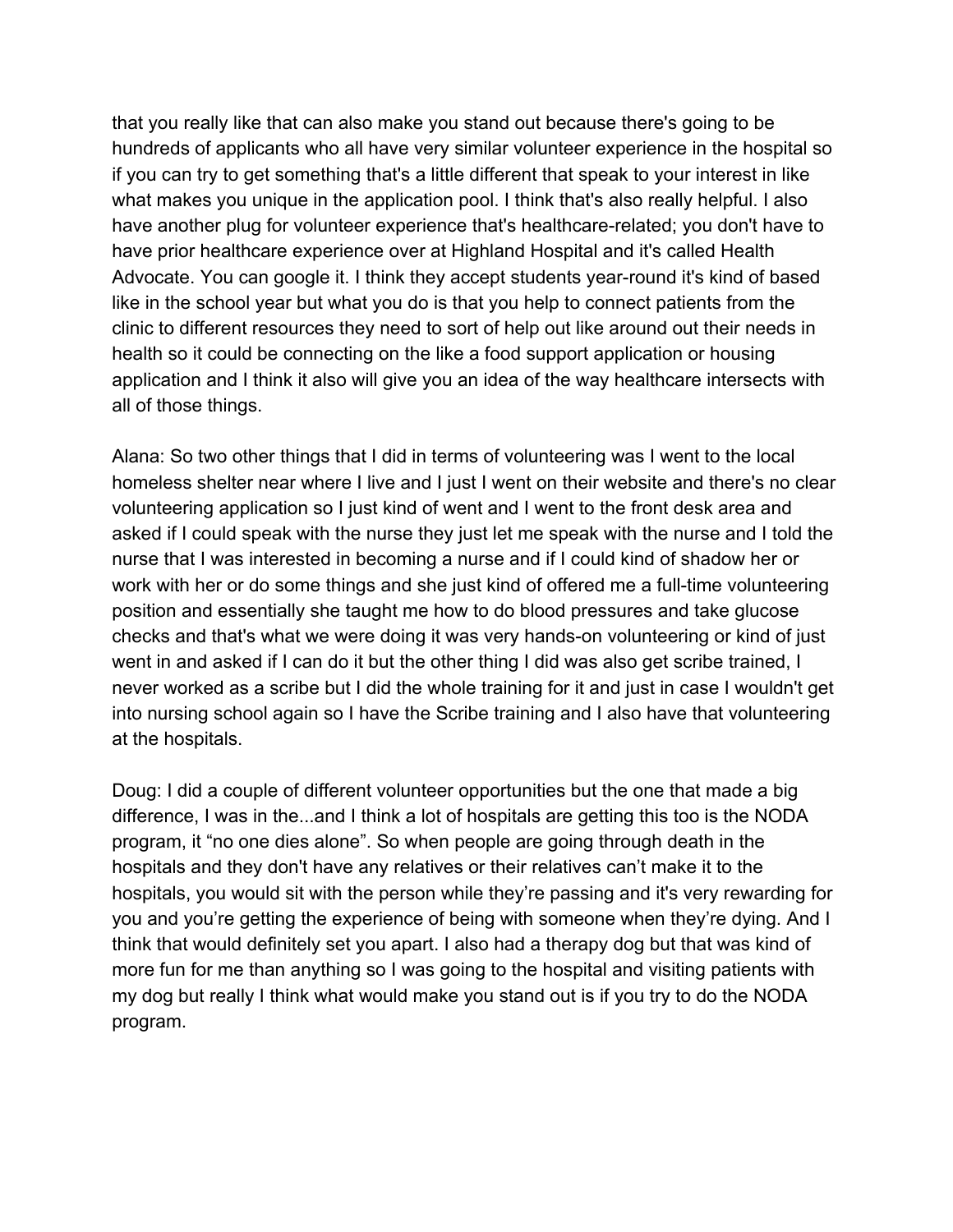Jess: If any of you did your pre-reqs at SF State, do you have any suggestions for students regarding classes that are hard to get into? How was managing pre-reqs? Did you take them all at once or did you spread them out or just any advice on pre-reqs?

Puti: I could never get any classes at SF State. I took all my science classes at city college because I just can't get in. So especially their lab they only have one lap session for each class I believe maybe a little bit more than that but they won't take more than like 60 people for one semester for that class and we have so many pre nursing students at SFSU so it was like, I didn't know what to do and then someone advice me to take classes in other colleges in which count the same as if you were taking them at SF State so like it's the same credits, same class and when you apply to nursing programs they count as the same thing so I took all of them at city college and took one at Evergreen Valley College in San Jose near my house and I took them separately I took like each science class in one semester like I remember I took one chemistry in the first semester and then microbiology the second and like physio third and anatomy fourth because If you were to take two classes together that will be lecture plus lab, that's too much for one semester so I separate them. So I highly recommend taking them at city college if you live in San Francisco and the professors at city college, they're really great too, they're really knowledgeable and they're really encouraging students and students there are nice too, so try City College or other community colleges that you can find.

Kaitlin: Just wanted to reiterate that the teachers at city college are absolutely wonderful and that's why I did all my pre-reqs for night class and I also did it at Skyline that also had some great classes but city colleges are free during regular sessions as if you live in the city.

Doug: College of Marin has the same thing and I don't think you pay for tuition either and it's pretty easy too. I guess I shouldn't say easy. I think it's harder now to get classes there but you can get classes there. So I had some classmates that came in from San Francisco to take classes there.

Kristen: The thing about pre-reqs I would also recommend is for a specific nursing program just I would recommend looking for online programs as well and just double check with admissions if a curriculum from an online course does count for the pre-req you're trying to take, there are a lot of online class catalog so just do your research.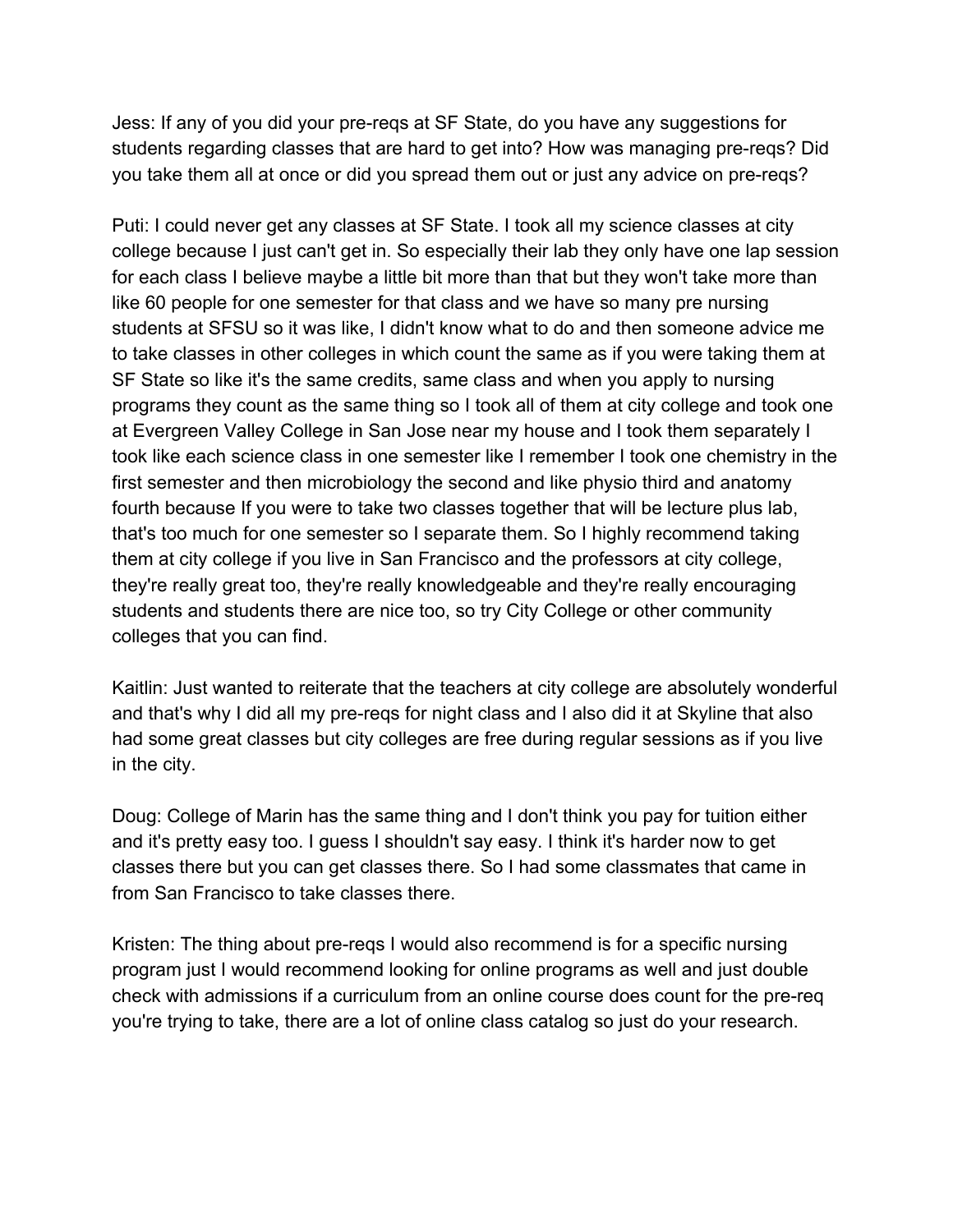Jess: When you guys apply to the program like how is your academic standing like where you mentally and academically prepared for it, was there something you would have done differently when you applied?

Kaitlin: I would have done everything a little bit sooner I was pretty late on the job so prepare ahead of time is my best advice and just do one step at a time like it was said earlier make small little tasks for you in the days you can get them all done and also get your letter of recs early, its very rude to approach them last minute and ask for letters of recommendation I did that but they're my friends are so they were fine but any other circumstance would have been totally awful so ask like a month or two ahead of time to give them time and if you are asking them give them a resume so they have something to work with that's also really important.

Doug: The other thing is that and I don't know maybe they changed the application but I think we did nursing cast and Cal State apply which are two totally separate application and for me Nursing cast took forever because I had schooling from several different schools so definitely is a lot sometimes to put into that so it was super time consuming, I don't know if its still like that but it was a couple years ago.

Kaitlin: In terms of the Academic standing part, I'm pretty sure it will take your best grade so if you feel you didn't do well in a certain class you can retake it in order to get a higher grade and I don't think this particular program does the average or the more recent one I think it's whatever the better grade is so I highly recommend, I don't think that should deter you from applying if your GPA isn't as high as you would like it because you should always apply, you can also apply again but in the interim if you don't get in the first time you could try retaking a course to increase the GPA.

Dough: Another great thing about the ELM program is that they only count the last 60 units which totally worked to my advantage because I really screwed up in undergrad. So I got a bit of redemption, taking the classes when I'm older, more mature.

Puti: Adding to Doug and Kaitlin, for BSN program two years ago though I'm not sure how is it right now but two years ago their requirement was that we were only allowed to take one repeat class like for example I got a C in microbiology I'm only allowed to take that one class if I decide to so if you have more than two C's I'm not saying like you should give up or you're dumb but like it's going to be really difficult though like I had a B in microbial and I had to retake it because I just really need to get that 4.0 GPA and it is very hard and with the TEA's score I got a 93 I remember and then I have like 150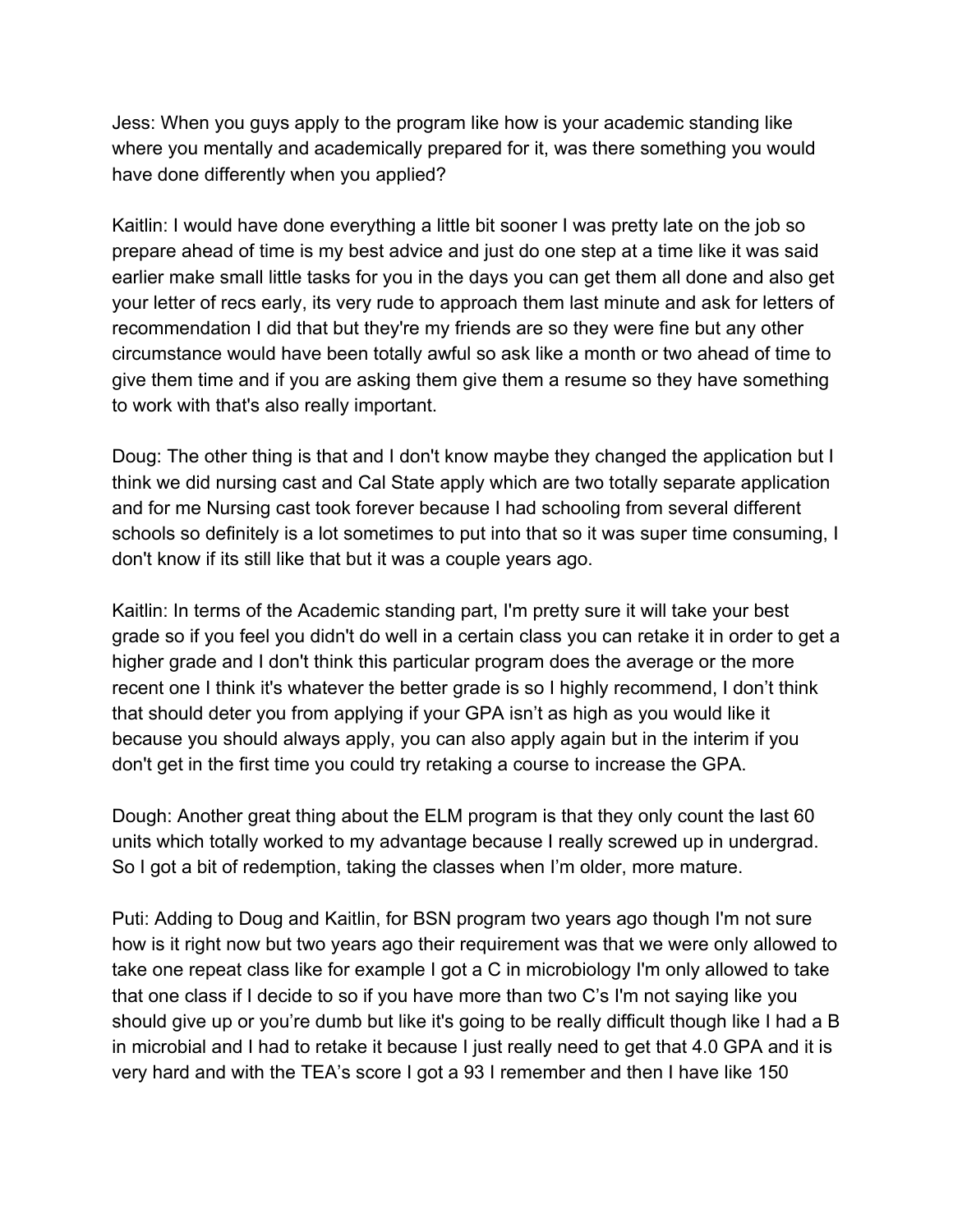volunteer hours and I have some like overseas volunteer experience too so they interviewed me and they put me on the waitlist so very very competitive.

Kaitlin: And if your GPA is lower and you have already exhausted that option I would say really increasing all the other parts of that resume so really get much more hours of volunteer service, get the leadership experience and really beef up their resume so that it counteracts your GPA is important and also there are other great programs all over the city so definitely do a wide cast to where you're applying to because everyone has different requirements.

Mirella: And along with that too, you can have a couple of different plans for how you want to get into nursing school so maybe you don't do a BSN direct transfer but if you just get your Bachelors, a lot of times there's a lot more positions open and entry-level Master programs and they tend to be around the same length if not just a little longer but you would still get an entry into like the nursing profession and you'd also have a little bit more experience.

Kristen: GPA is only one of the part of criteria in order to apply there are so I'm just seconding what kaitlin had mentioned, there are so many more ways that you can shine on your application other that's your personal statement what leadership did you hold in volunteer how many hours did you volunteer and most importantly, what does the volunteer experience experience mean to you because I think truly what they're looking for is passion and like why you want to be a nurse and when you write your applications when you have like a space specific your personal statement like this is your place to shine so make sure that you do elaborate on those passions.

Jess: What do you all do to prevent burnout now or during finals or just in general like how do you prevent burnout and how have you taken care of yourself while you're nursing school?

Kristen: So becoming nursing school you come in cohorts. Lucky for SF State, our cohorts typically come in about 20 students and no one will understand your nursing school struggles go more than your cohort and each other so one of the great things about this program is the way I prevent burnout is I confide in the people I'm closest in my cohort you know that's what we're here for we're here to support each other and just being in the same clinicals and the same classes they understand what you're going through as well so don't be afraid to make connections and grow with your cohorts and faculty and advisors.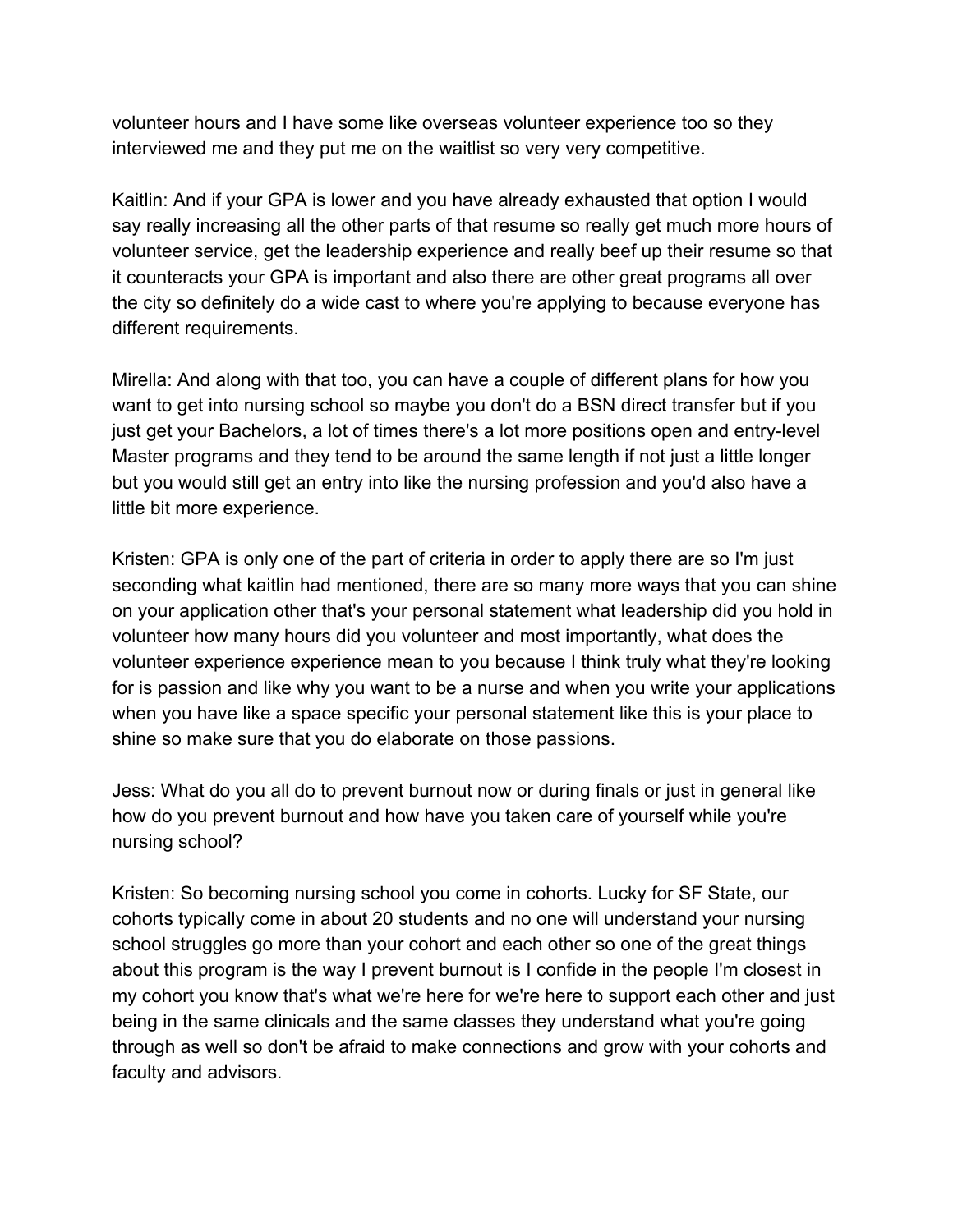Kaitlin: I'd say you know making sure you schedule a time for yourself every day there's only so many hours in the day and just have realistic expectations that you can only study so much and you can only work on paper for so long and if you go into it having realistic expectations of what you can do in a day you will decrease your stress a lot and the more you can do things ahead of time like look ahead get some of the smaller items out of the way when you near the end of the semester doesn't feel as daunting and then hang out friends and do all the things you like to do, exercise is huge and eat well.

Alana: I would say for me nursing school burnout is a lot to do I think was mentioned before more with the scheduling then with the actual course load and the courses themselves because if you can get through the nursing prerequisites you can definitely get through nursing classes they are challenging but you already have that background knowledge of the anatomy and physiology and so you know you're going to be able to get to the classes so it's more so just managing time and balancing classes and what is works for me and it's kind of random I like to follow a lot of nurses on Instagram or on YouTube and just trying to motivate myself that way and a lot of them have a lot of content as to like what the beginning of a nursing career looks like and inspiring to see other people doing it and succeeding in it when you feel like it's getting really hard and you don't know how to balance it so just kind of looking to media because there's a bunch of nurses out there for sure right now.

Mirella: I would say along the lines of what Kaitlin said of the scheduling time for yourself because you'll find that you sometimes have one free day or no free days based off of your studying and stuff so making sure that you give yourself at least a couple of hours where you're not giving yourself the pressure of having to feel like you have to study something or like you have to be doing something because it will get overwhelming and if you don't take those breaks I think that it can also be a little discouraging of just how how much work you have to do and what's left to do so I just know that things will eventually get done but yeah it really taking those breaks I think it's helpful

Puti: Adding onto that I feel like procrastination is my biggest enemy like everyone procrastinate but when you have a lot of things to do when you have paper due, you have test coming up, it's really important not to procrastinate and just really put everything in his schedule and make a detailed timeline schedule of what you need to do today when you do tomorrow and just read everything so it will be easier.

Amie: On behalf of the SRC I want to thank everyone for attending, we had a great turnout and I hope all of our attendees were able to learn a lot from our panelists